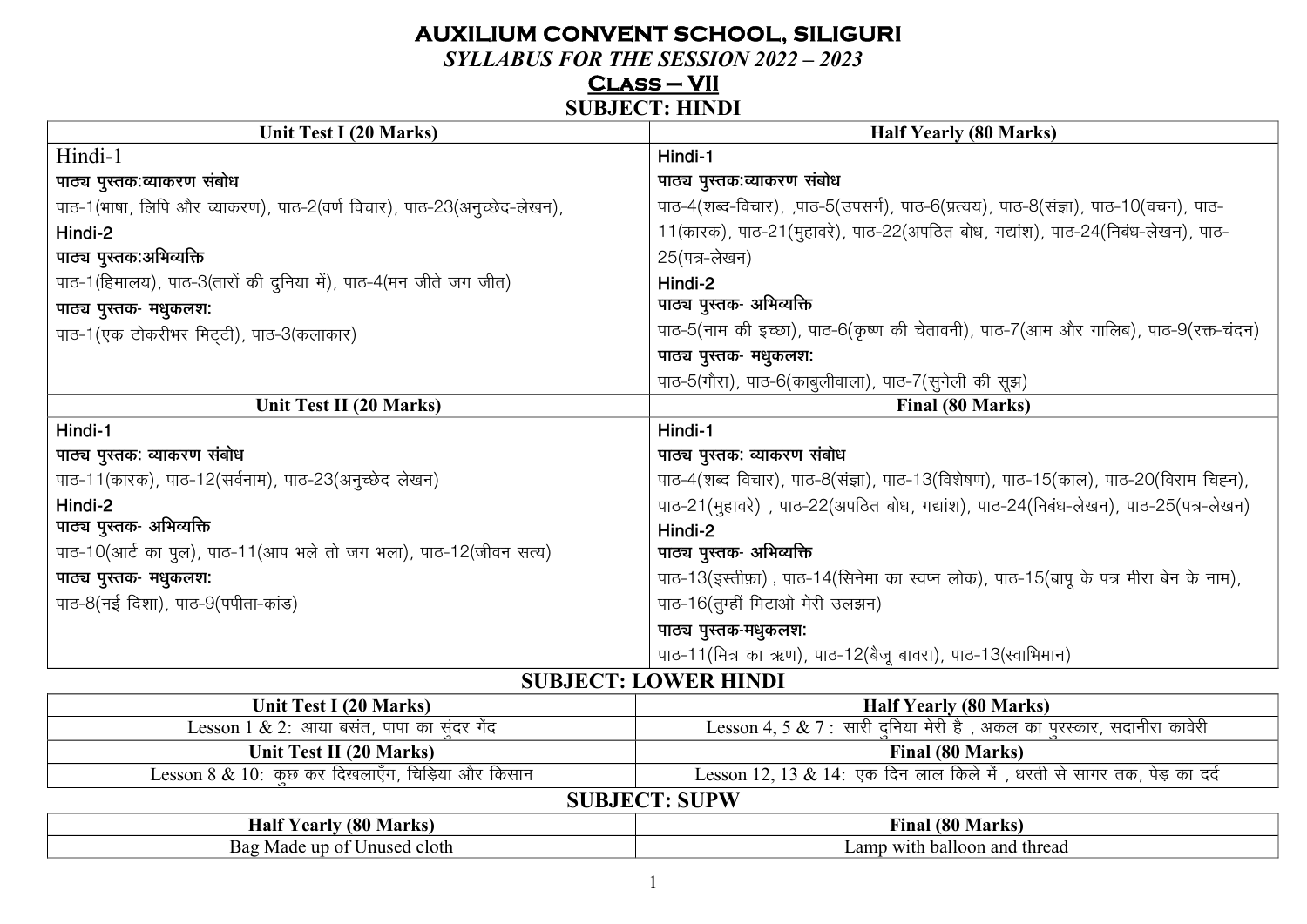| Unit Test I (20 Marks)                    | <b>Half Yearly (80 Marks)</b>                                              |  |
|-------------------------------------------|----------------------------------------------------------------------------|--|
| <b>GRAMMAR MAGIC (BK - 7)</b>             | <b>GRAMMAR MAGIC (BK - 7)</b>                                              |  |
| 01. Verbs $Ch-2$                          | 1. Present Tense $Ch-4$                                                    |  |
| 02. Adjectives $Ch-9$                     | 2. Past Tense $Ch - 5$                                                     |  |
| 03. Adverbs $Ch-11$                       | 3. Future Tense $Ch - 6$                                                   |  |
|                                           | 4. Prepositions $Ch - 12$                                                  |  |
| ICSE English Language Chapter 2 & 3.      | 5. Conjunctions $Ch - 13$                                                  |  |
| Notice and E-mail Writing.                | 6. Direct and Indirect Speech $Ch - 19$                                    |  |
|                                           | 7. Active and Passive Voice $Ch - 20$                                      |  |
|                                           |                                                                            |  |
|                                           | ICSE English Language Chapter 5, 6, 8 & 12.                                |  |
|                                           | Comprehension, Composition, Letter Writing                                 |  |
|                                           | Notice and E-mail Writing (Unseen).                                        |  |
| Unit Test II (20 Marks)                   | Final (80 Marks)                                                           |  |
| <b>GRAMMAR MAGIC (BK - 7)</b>             | <b>GRAMMAR MAGIC (BK - 7)</b>                                              |  |
|                                           |                                                                            |  |
| 01. Phrases $Ch - 15$                     | 01. Determiners $CH - 10$                                                  |  |
| 02. Clauses $Ch - 16$                     | 02. Sentences: Simple, Compound and Complex $Ch - 18$                      |  |
|                                           | 03. Transformation of Sentences $Ch - 21$                                  |  |
| ICSE English Language Chapter 13 & 16.    | 04. Proverbs $Ch - 23$                                                     |  |
| Letter Writing (Formal & Informal Letter) |                                                                            |  |
|                                           | ICSE English Language Chapter 18, 19, 20 & 21.                             |  |
|                                           | Comprehension, Composition, Letter Writing                                 |  |
|                                           | Notice and E-mail Writing (Unseen).                                        |  |
|                                           |                                                                            |  |
|                                           | Revision Chapters – Tenses, Direct and Indirect Speech, Active and Passive |  |

# **SUBJECT: GEOGRAPHY**

| Unit Test I (20 Marks)                                          | <b>Half Yearly (80 Marks)</b>                                                  |  |
|-----------------------------------------------------------------|--------------------------------------------------------------------------------|--|
| Ch. 1 Representation of Geographical Features, Ch. 2 Atmosphere | Ch. 3 Weather and Climate, Ch. 4 Weather Instruments, Ch. 10 Africa – Location |  |
|                                                                 | and Physical Features, Ch. 11 Case Study - Cocoa Cultivation in Ghana, Ch. 12  |  |
|                                                                 | Australia – Location and Physical Features                                     |  |
|                                                                 | <b>Revision Chapters – Ch.</b> 1 & 2.                                          |  |
| Unit Test II (20 Marks)                                         | <b>Final (80 Marks)</b>                                                        |  |
| Ch. 6 Industries                                                | Ch. 5 Weathering and Soil Formation, Ch. 8 Europe – Location and Physical      |  |
| Ch. 7 Energy and Power Resources                                | Features, Ch. 9 Case Study - Tourism in Switzerland, Ch.13 Antarctica          |  |
|                                                                 | <b>Revision Chapters - Ch. 6 &amp; 7</b>                                       |  |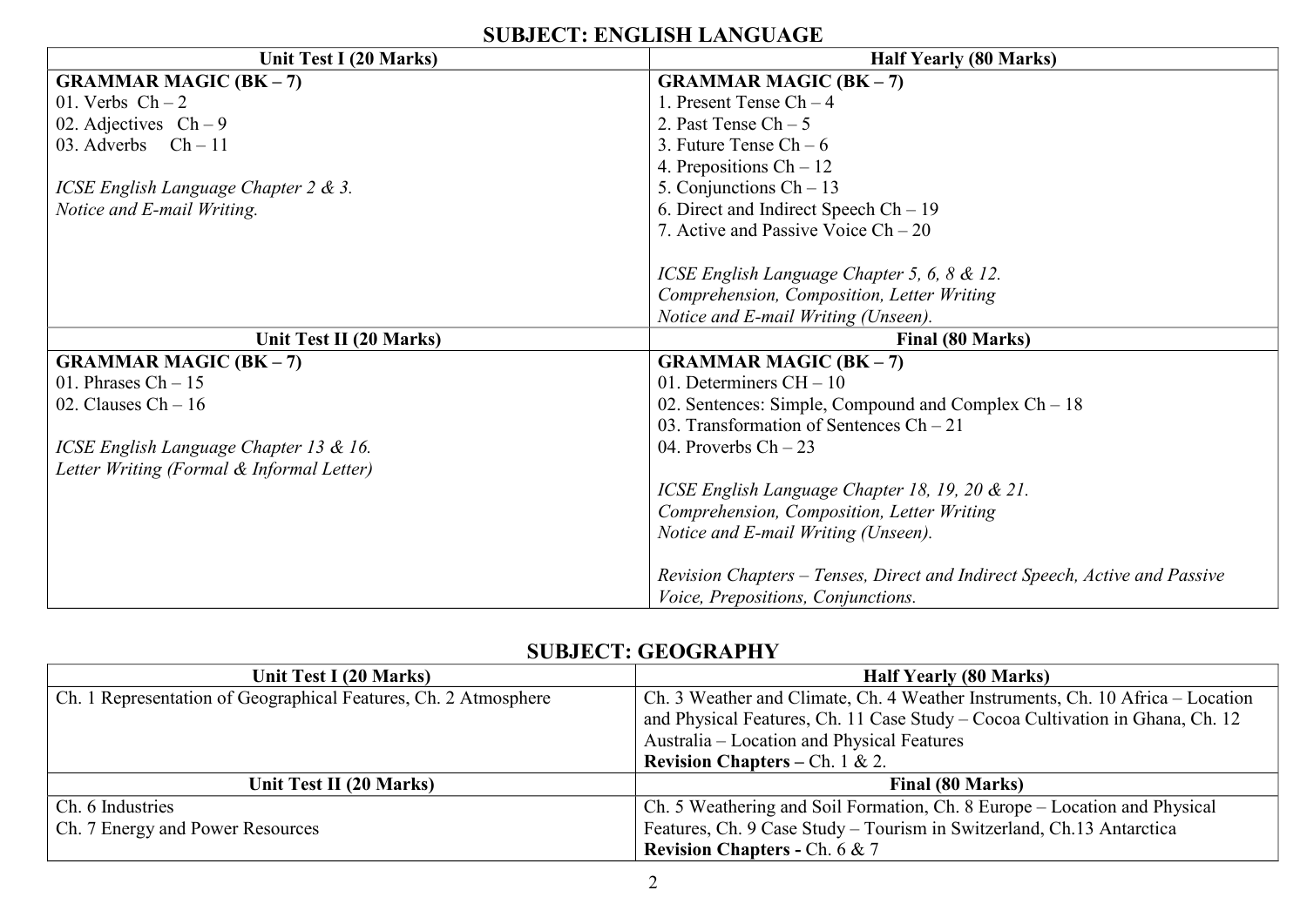## **SUBJECT: PHYSICS**

| Unit Test I (20 Marks)                    | <b>Half Yearly (80 Marks)</b>                                                  |  |
|-------------------------------------------|--------------------------------------------------------------------------------|--|
| Ch. 1 Physical Quantities and Measurement | Ch. 1 Physical Quantities and Measurement (Revision), Ch. 2 Motion (Revision), |  |
| Ch. 2 Motion                              | Ch. 3 Energy, Ch. 4 Light Energy                                               |  |
| Unit Test II (20 Marks)                   | Final (80 Marks)                                                               |  |
| Ch. 5 Heat                                | Ch. 7 Electricity and Magnetism, Ch. 3 Energy (Revision), Ch. 4 Light Energy   |  |
| Ch. 6 Sound                               | (Revision), Ch. 5 Heat (Revision), Ch. 6 Sound (Revision)                      |  |

## **SUBJECT: LITERATURE IN ENGLISH**

| Unit Test I (20 Marks)                                                             | <b>Half Yearly (80 Marks)</b>                                                      |
|------------------------------------------------------------------------------------|------------------------------------------------------------------------------------|
| <b>Engaging English</b> $-1$ . Three Questions, 2. Hope is the thing with Feathers | <b>Engaging English – Ch. 5. Where Tigers Swim, 6. Composed upon Westminster</b>   |
| (Poem), 3. Looking for Vultures Eggs, 4. Coromandel Fishers (Poem)                 | Bridge (Poem), 7. Mary Shelley, 8. Grannie (Poem), 9. Grandpa Learns to Read       |
|                                                                                    | and Write, 10. Dar es Salaam to Nairobi by Ford Prefect                            |
| A Tale of Two Cities – Chapters 1 to 5.                                            |                                                                                    |
|                                                                                    | A Tale of Two Cities – Chapters 6 to 10.                                           |
| Unit Test II (20 Marks)                                                            | <b>Final (80 Marks)</b>                                                            |
| <b>Engaging English</b> – Ch. 11. Uncle Alfred's Long Jump (Poem), 12. The         | <b>Engaging English</b> – Ch. 14. The Human Seasons (Poem), 15. Miss Smith and the |
| Invisible Man, 13. The Model Millionaire                                           | Black Pearl, 16. Unbreakable, 17. At the Theatre: To the lady behind me (Poem),    |
|                                                                                    | 18. Twelfth Night                                                                  |
| A Tale of Two Cities – Chapters 11 to 14.                                          |                                                                                    |
|                                                                                    | A Tale of Two Cities – Chapters 15 to 19.                                          |

# **SUBJECT: VALUE EDUCATION**

| Unit Test I (20 Marks)             | <b>Half Yearly (80 Marks)</b>                |
|------------------------------------|----------------------------------------------|
| God, Our Eternal Guide             | 1. A Teacher – the ocean of knowledge,       |
| <b>Wonders of Meditation</b>       | The Real Companions                          |
|                                    | The Essence of Life                          |
| $Prayer - Our father (from diary)$ | Team Spirit<br>4.                            |
|                                    |                                              |
|                                    | Rules of conduct and discipline (from diary) |
| Unit Test II (20 Marks)            | <b>Final (80 Marks)</b>                      |
| 1. The Key to Happiness            | . The Essentials of Life                     |
| 2. Overcome your Fears             | 2. The Feelings of Oneness                   |
|                                    | 3. Positive Attitude                         |
| Prayer for Protection (from diary) | 4. Acharya Vinoba Bhave                      |
|                                    |                                              |
|                                    | Prayer for Assembly                          |
|                                    | Don Bosco's tips for school children         |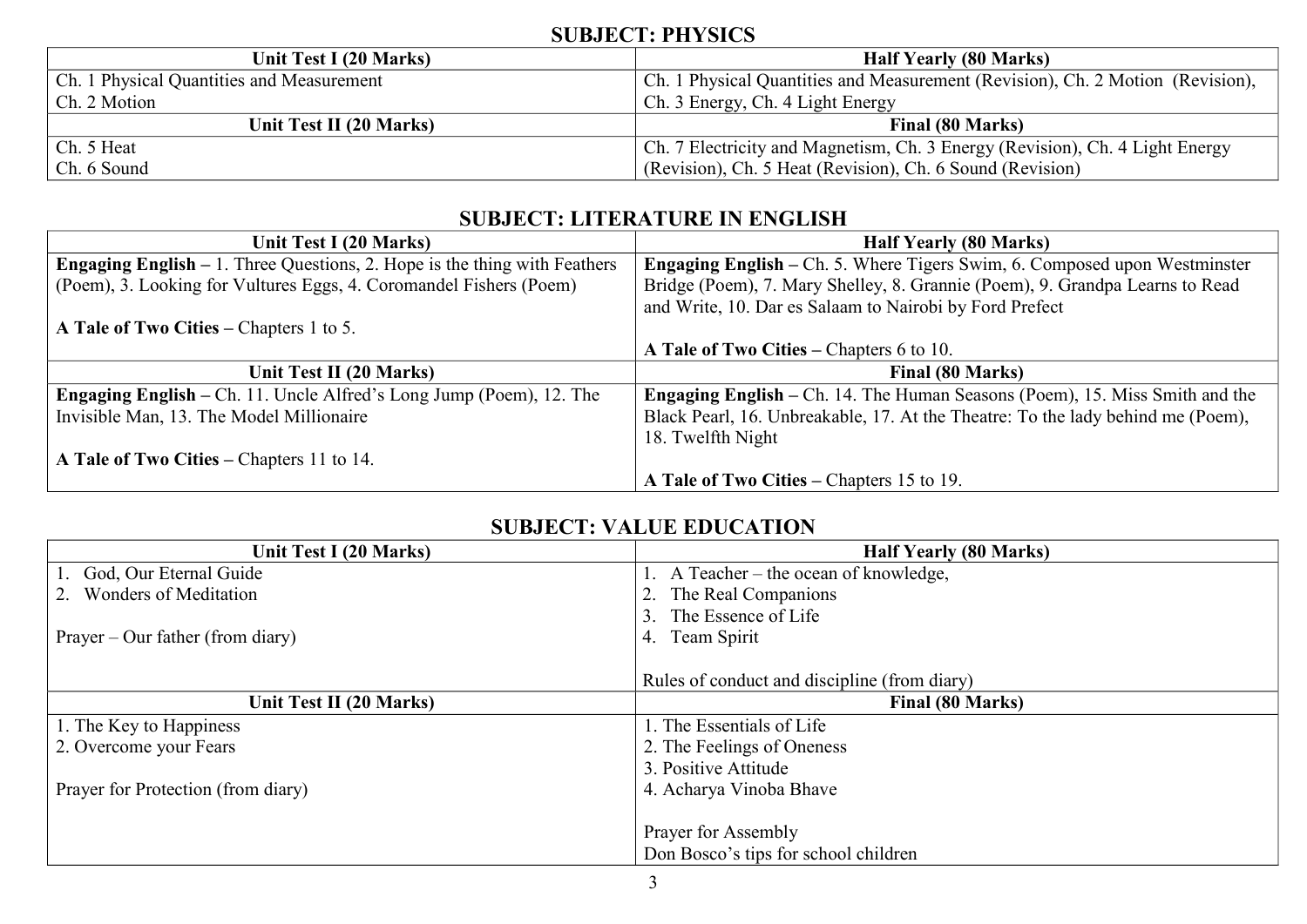## **SUBJECT: BIOLOGY**

| Unit Test I (20 Marks)                                 | <b>Half Yearly (80 Marks)</b>                                                   |
|--------------------------------------------------------|---------------------------------------------------------------------------------|
| Ch. 1 Tissue (Corresponding chapter from the workbook) | Ch. 1 Tissue. Ch. 2 Kingdom Classification, Ch. 3 Plant Life                    |
|                                                        | (Corresponding chapters from the workbook)                                      |
| Unit Test II (20 Marks)                                | Final (80 Marks)                                                                |
| Ch. 3 Plant Life                                       | Ch. 1 Tissue, Ch. 2 Kingdom Classification, Ch. 3 Plant Life, Ch. 4 Human Body, |
| Ch. 4 Human Body                                       | Ch. 5 Health and Hygiene (Corresponding chapters from the workbook)             |
| (Corresponding chapters from the workbook)             |                                                                                 |

## **SUBJECT: BENGALI**

| Unit Test I (20 Marks)                             | <b>Half Yearly (80 Marks)</b>                                               |  |
|----------------------------------------------------|-----------------------------------------------------------------------------|--|
| ১) সঞ্চায়তা-Chapter-3 ( Poem), Chapter-2 ( Prose) | $\binom{5}{5}$ সঞ্চায়তা- Chapter - 2,4,6 (Prose), Chapter – 1,4,5,6 (Poem) |  |
| ২) সহজ ব্যাকরণ- Chapter – $3,12,13,16$             | ২) সহজ ব্যাকরণ - Chapter $-7,12,13,15$                                      |  |
| $\circ$ ) Letter writing                           | বানানশুদ্ধিকরণ                                                              |  |
|                                                    | O) Essay, Letter writing, Comprehension                                     |  |
|                                                    | ৪) Story Book - শ্রীনাথ বহুরূপী                                             |  |
| Unit Test II (20 Marks)                            | Final (80 Marks)                                                            |  |
|                                                    |                                                                             |  |
| ১) সঞ্চয়িতা-                                      | ১) সঞ্চায়তা - Chapter-6,7,8,10 ( Prose), Chapter – 8,9,10 (Poem)           |  |
| Chapter - 7 (Poem)                                 | ২) সহজ ব্যাকরণ - Chapter $-13, 14, 15, 17$                                  |  |
| Chapter - 7 (Prose)                                | সমাৰ্থক শব্দ                                                                |  |
| ২) সহজ ব্যাকরণ-                                    |                                                                             |  |
| Chapter $-14,17$<br>$\circ$ ) Letter writing       | (c) Essay, Letter writing, Comprehension<br>8) Story Book - মাম্টারমশাই     |  |

## **SUBJECT: HISTORY / CIVICS**

| Unit Test I (20 Marks)                                              | <b>Half Yearly (80 Marks)</b>                                              |  |
|---------------------------------------------------------------------|----------------------------------------------------------------------------|--|
| Ch. 1 The Advent of Christianity, 2. The Emergence of Islam, 3. The | Ch. 4. The Slave Dynasty, 5. The Khalji Dynasty, 6. The Tughluq and Lodhi  |  |
| Turkish Invasions                                                   | Dynasties                                                                  |  |
|                                                                     | Civics: 1. Our Constitution                                                |  |
| Unit Test II (20 Marks)                                             | Final (80 Marks)                                                           |  |
| Ch. 7. Vijayanagara and Bahmani Kingdoms, 8. Advent of the Mughals, | Ch. 10. Jahangir and Shah Jahan, 11. Aurangzeb and Shivaji, 12. Social and |  |
| 9. Akbar                                                            | Cultural changes                                                           |  |
|                                                                     | Civics: 2. Citizenship: Fundamental Rights and Duties                      |  |
|                                                                     | 3. Directive principals of state policy                                    |  |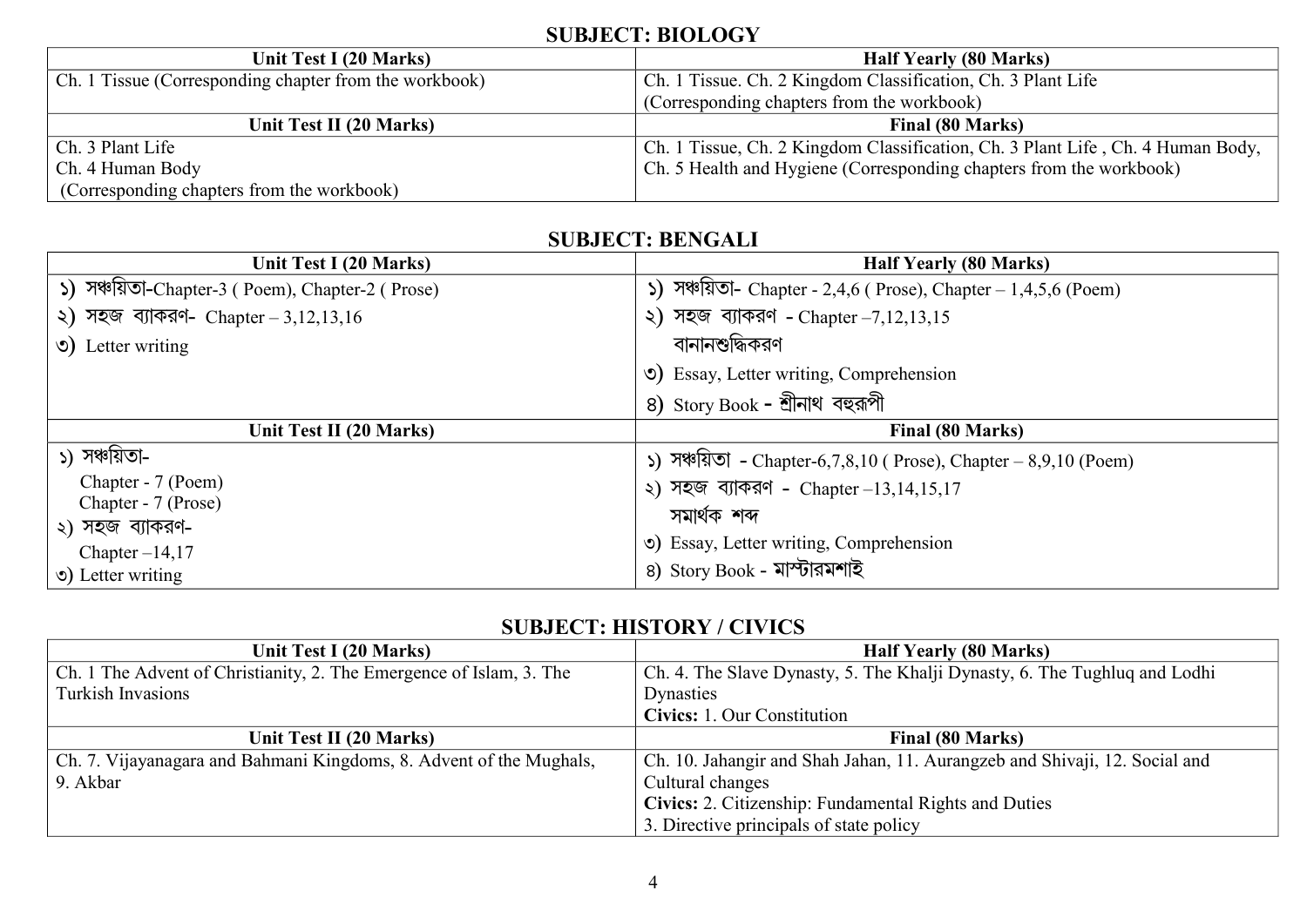# **SUBJECT: LOWER BENGALI (Only for Lower Bengali Students)**

| Unit Test I (20 Marks)    | <b>Half Yearly (80 Marks)</b>          | Unit Test II (20 Marks)                           | Final (80 Marks)                    |
|---------------------------|----------------------------------------|---------------------------------------------------|-------------------------------------|
| Kathakoli                 | Kathakoli                              | Kathakoli                                         | Kathakoli                           |
| Chapter – 1 সংকল্প (Poem) | Chapter $-3$ $\sqrt{3}$ (Poem)         | Chapter –9 লিচু চোর (Poem)                        | Chapter –15 পারিবনা (Poem)          |
| Chapter - 4 উকিলের বুদ্ধি | Chapter – 5 আমাদের সঙ্গী (Poem)        | $\perp$ Chapter – 12 দয়ারসাগর বিদ্যাসাগর (Prose) | l Chapter – 14 খুকুরবন্ধুরা (Prose) |
| (Prose)                   | Chapter – $8$ বীজ কিভাবেছড়ায় (Prose) |                                                   | <b>Chapter</b> – 19 তালাচাবি (Poem) |
|                           | Paragraph Writing - বর্ষাকাল           |                                                   | Paragraph Writing - সরস্বতী পূজা    |

#### **SUBJECT: COMPUTER [Book Name: i) Computer Studies, ii) We Love Java]**

| Unit Test I (20 Marks)                                 | <b>Half Yearly (80 Marks)</b>                          |
|--------------------------------------------------------|--------------------------------------------------------|
| <b>Book Name: Computer Studies</b>                     | <b>Book Name – Computer Studies</b>                    |
| Chapter 1 – Computer Hardware Components               | Chapter 2 – Number System – An Introduction            |
| Chapter $2$ – Number System – An Introduction          | Chapter $3$ – Computer Virus                           |
|                                                        | Chapter 4 – Ethics and Safety Measures in Computing    |
| <b>Book Name – We Love Java</b>                        |                                                        |
| Chapter 1 – Introduction To Java & Bluej               | <b>Book Name – We Love Java</b>                        |
|                                                        | Chapter 2 – Tokens In Java                             |
|                                                        | Chapter $3$ – Handling Input and Output                |
|                                                        | Chapter 4 – Decision Making Statements In Java         |
| Unit Test II (20 Marks)                                | Final (80 Marks)                                       |
| <b>Book Name - Computer Studies</b>                    | <b>Book Name – Computer Studies</b>                    |
| Chapter 5 – Spreadsheets – An Introduction             | Chapter $5 -$ Spreadsheets $-$ An Introduction         |
| <b>Book Name - We Love Java</b>                        | Chapter $6$ – Database and DBMS – An Introduction      |
| Chapter 4 – Decision Making Statements in Java         | Chapter 7 – HTML: Advanced Features                    |
| Chapter 5 – Programming Involving Selection Constructs |                                                        |
|                                                        | <b>Book Name - We Love Java</b>                        |
|                                                        | Chapter 4 – Decision Making Statements in Java         |
|                                                        | Chapter 5 – Programming Involving Selection Constructs |
|                                                        | Chapter 6 – Iteration in Java                          |

# **SUBJECT: CHEMISTRY [Book Name: Living Science Chemistry]**

| Unit Test I (20 Marks)                         | <b>Half Yearly (80 Marks)</b>                                                    |
|------------------------------------------------|----------------------------------------------------------------------------------|
| Ch. 1 Matter and its Composition               | Ch. 3 Elements, Compounds and Mixtures, Ch. 4 Atomic Structure, Ch. 6 Metals     |
| Ch. 2 Physical and Chemical Changes            | and Non-Metals                                                                   |
| Unit Test II (20 Marks)                        | Final (80 Marks)                                                                 |
| Ch. 2 Chemical and Physical Changes (Revision) | Ch. 4 Atomic Structure (Revision), Ch. 5 Language of Chemistry (Revision), Ch. 6 |
| Ch. 5 Language of Chemistry                    | Metals and Non-Metals (Revision), Ch. 7 Air and Atmosphere                       |